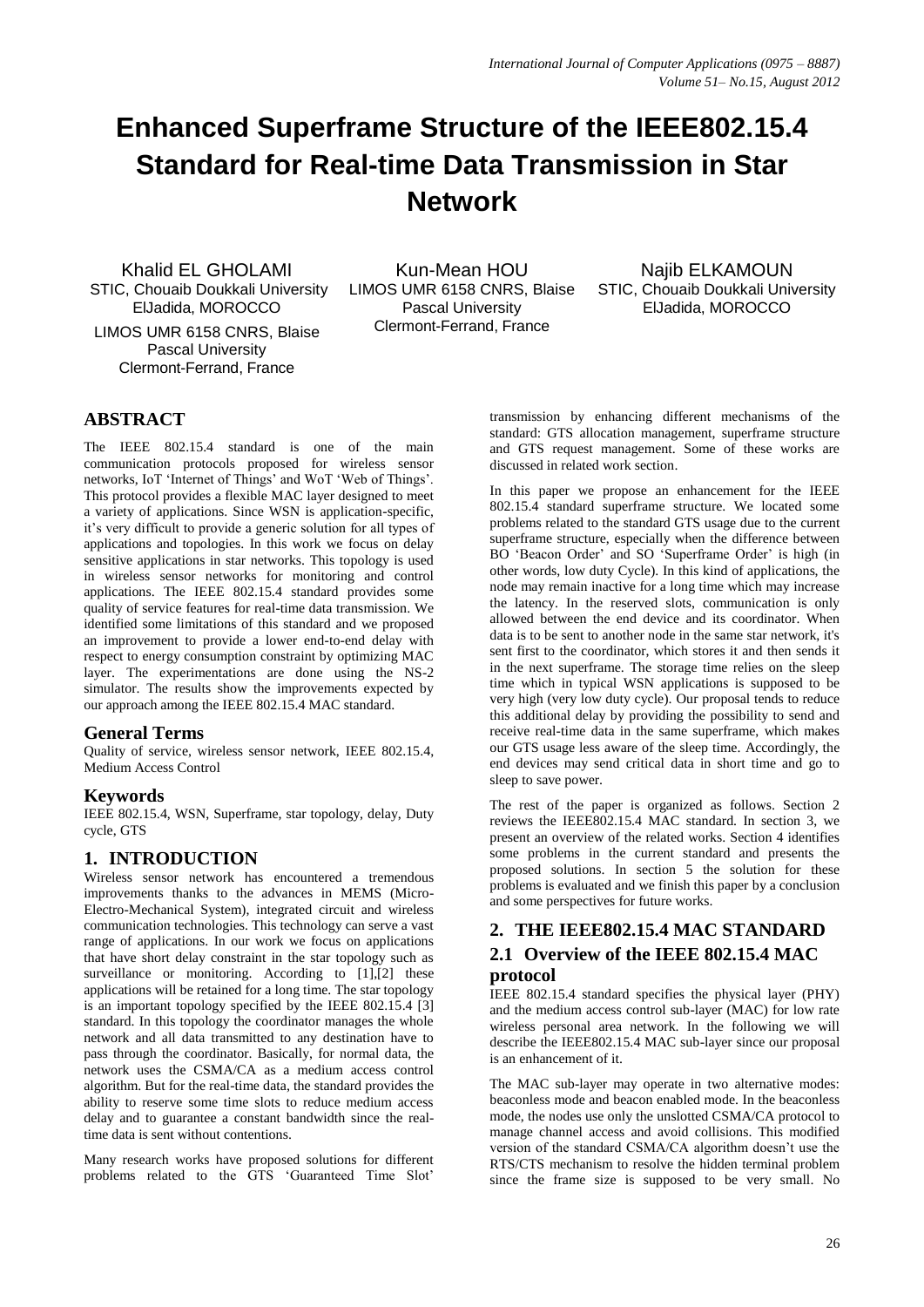synchronization is needed and no Quality of Service 'QoS' mechanism is expected in this mode which makes it suitable for application without QoS constraint. In this beacon-enabled mode the network uses a superframe to control the channel access. The superframe structure described in Figure 1 may be divided into two portions; the active portion and the inactive portion (sleep period). The active portion of the superframe may be divided into two periods: 1) contention access period (CAP), where network nodes use the slotted version of the CSMA/CA algorithm to contend for channel access. 2) Collision free period (CFP) where the channel is reserved and can be used exclusively by the reserving node using a slot labeled Guaranteed Time Slot 'GTS'. The CFP period is optional and used by low-latency applications or applications requiring specific data bandwidth. The sleep portion is also optional and it is used by networks where nodes don't need to be awake all the time.

In beacon enabled mode, the entire network is supervised by a central node called PAN 'Personal Area Network' Coordinator by advertising periodically a packet called beacon at the beginning of the superframe. The beacons are used to synchronize the attached devices, to identify the PAN, and to describe the structure of the superframe. It contains may also provide additional information about the pending addresses and the GTS configuration if needed. The superframe timing relay on three main parameters: beacon order (BO), the superframe order (SO) and the Final CAP Slot. These parameters are included in the beacon frame superframe specification field which allows the network nodes to define the superframe structure (the active period, The Contention Access Period 'CAP' length, the sleep time duration and the slot duration. Equations I, II and III are used for these calculations:

BI = aBaseSuperframeDuration x 2BO (symbols) (I)

 $SD = aBaseSuperframeDuration \times 2SO$  (symbols) (II)

sd = aBaseSlotDuration x 2SO (symbols) (III)

for  $0 \leq SO \leq BO \leq 14$ 

Where aBaseSuperframeDuration and aBaseSlotDuration are two constants predefined by the standard as 960 and 60 symbols respectively and denote the minimum length of the superframe and the slot respectively. Each symbol corresponds to 4 bits. BI (beacon interval) is the length of the whole superframe (including active period and inactive period). It is bounded by two beacon transmissions. The SD (superframe duration) represents the active period duration. And the 'sd' (slot duration) is the sixteenth of the active period (since SD is divided into 16 equally sized slots.)



**Figure 1: IEEE802.15.4 superframe structure**

#### **2.2 GTS mechanism**

In the beacon-enabled mode, the PAN coordinator allows the other network nodes to reserve a dedicated time slots to

satisfy the bandwidth and latency requirements via a TDMAlike 'Time Division Multi Access' medium access method. These slots are labeled as Guaranteed Time Slots 'GTS'. Each node can allocate up to two GTSs (one for receive and one for transmit), and one GTS may have more than one slot. The number of GTSs cannot exceed seven. These contiguous time slots form a Contention Free Period (CFP) which is placed at the end of the active period of the superframe. To use the GTS, the node has to send a GTS request to the PAN coordinator in the CAP (Contention Access Period), and when accepted the coordinator will advertise in its beacon all the information related to the GTS allocation. The node has to keep tracking the beacon for any possible changes (deallocation or reallocation). If the node does not receive the beacon, it is not allowed to use its GTS and has to wait for the next beacon. The transmission during the GTS is indirect (i.e. data has to go through the coordinator, and then the coordinator advertises the pending address in the beacon so that the destination can poll it by sending a data request MAC command). The GTS deallocation can be initiated by the allocating node or by the coordinator.

#### **2.3 Duty cycle:**

Energy is a critical resource in wireless sensor networks. Many MAC layer for sensor network were designed to reduce the power consumption, for example, S-MAC [4], T-MAC [5], U-MAC [6] and OD-MAC [7] are duty cycle based MAC protocols that can specify sleep and wake up times for network nodes within the frame. The IEEE 802.15.4 provide also a mechanism for power saving. This feature is possible only in beacon-enables mode when the BO is different than the SO (SO<BO). This sleep-awake scheme is suitable for wireless sensor networks since the nodes do not need to stay awake all the time, they may operate for a short time to send or receive collected data. This mechanism allows the devices to save power during sleep time. The PAN coordinator is the only device that may have to stay active all the time if it manages many clusters (cluster tree topology), in that case it should be mainly powered.

According to the standard, typical applications for IEEE 802.15.4 devices are anticipated to run with a very low duty cycles (under 1%). If the duty cycle is not set correctly (e.g. too short), it may increase the transmission latency. Since during sleep time, data may have to wait until the active portion of the next superframe to start the transmission. This time can be computed as the ratio between the superframe duration and the beacon interval that can be related to BO and SO via the following equation:

| $DC = SD/BI = 2SO-BO$ : | (VI) |  |
|-------------------------|------|--|
|                         |      |  |

#### **3. RELATED WORKS**

The GTS mechanism of the IEEE 802.15.4 standard provides a reliable communication, but it is hard to satisfy the needs of various applications. For this reason, many improvements were proposed [8, 9, 10, 11, 12, 13, 14, 15, 16, 17, 18]. [\[8\]](#page-6-3) extended the superframe structure to increase the number of GTS. The aim is to reduce the waste of channel bandwidth and to enhance the QoS support for multiple devices, authors in [\[9\]](#page-6-4) divided the GTS length to slots smaller than a standard superframe slot to minimize the waste of the channel bandwidth. In [\[10\]](#page-6-5) an implicit GTS allocation mechanism (i-GAME) is proposed by providing the possibility to share the GTS by several nodes in round-robin way. [\[11\]](#page-6-6) proposes a D-GTS via a new dynamic GTS allocation algorithm for the periodic data transmission as well as the efficient use of the GTS slots. These dynamic GTSs are allocated at regular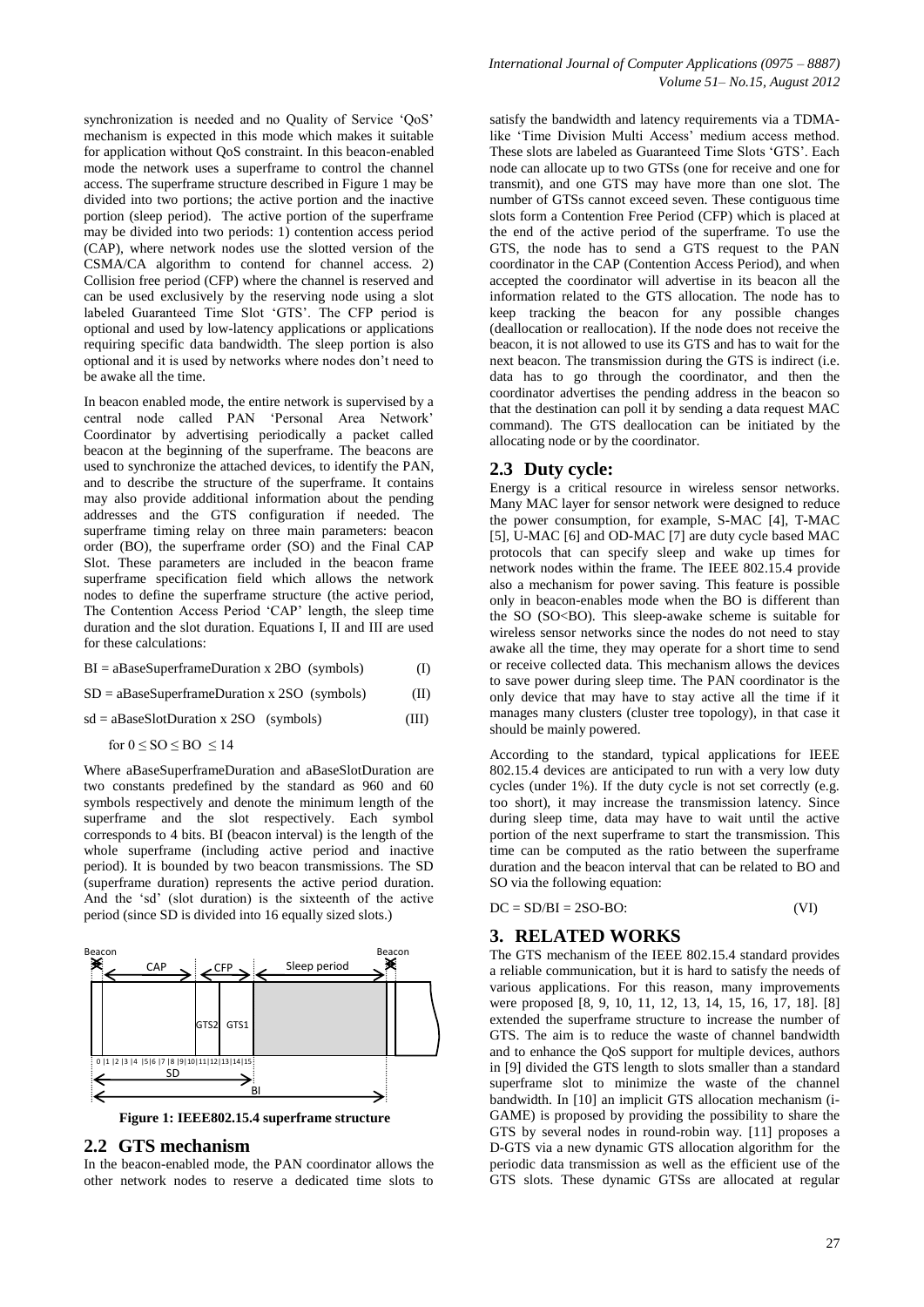intervals in the contention access period. The superframe backoff period unit is used to determine the length of these GTS in spite of using the superframe slot unit as defined in the standard. With smaller slots, GTS utilization is expected to be more efficient than that in the standard scheme. [\[12\]](#page-6-7) Proposes a method to resolve the insufficient GTS slot problem by allocating the GTS with higher priority first. The GTS requests are classified according to their priorities which allows GTSs to be allocated first for nodes those have realtime data by giving them higher priorities. It overcomes the under utilization of GTS bandwidth and the number of the concurrently allocable GTSs. [\[13\]](#page-6-8) proposed a fully deterministic MAC protocol that supports a predefined time slots used for real-time association. This new scheme tends to avoid unsuccessful GTS request and to avoid also the collision during the GTS between nodes in different star in the same transmission range. Other works [\[14\]\[16\]](#page-6-9)[\[15\]\[17\]](#page-6-10)[\[18\]](#page-6-11) proposed some improvement to the CSMA/CA mechanism to provide QoS support for real-time data.

Most of these algorithms and improvements can be easily adapted to our new superframe scheme to improve and optimize the GTS usage.

#### **4. OUR PROPOSAL**

#### **4.1 Defining the problem and the context**

In our work we focus on applications where the communication occurs between nodes in the same star topology. According to the IEEE802.15.4 standard all the communications has to go through the coordinator, and the data has to be stored in the coordinator until being advertised in the beacon of the next superframe, the destination end device sends a data request command to poll the pending data.

One of the weak points of the GTS usage in this kind of scenarios is that the real-time data is sent at the end of the superframe to the coordinator, thus the destination end device have to wait until the next beacon transmission (next superframe) to request this data. The reception is done using slotted CSMA/CA which may not guarantee the access to the medium. Also, since in wireless sensor networks it's much recommended to set a low duty cycle (high sleep time), the data may be stored in the coordinator for at least a time equal to the sleep period duration (equation 5) which may be very high. In [Figure 2,](#page-2-0) the graph shows the evolution of the sleep time over different BO values (SO is fixed to 4 in this example). This sleep time is translated to an additional delay that can be very high (e.g. 251 seconds for SO=4 and SO=14). Table 1 gives more detailed information for different values of BO and their corresponding sleep time and duty cycle.

$$
Sleep delay = BI - SD
$$
 (5)

**Table 1: sleep time and duty cycle for different BO values (SO=4, PHY 2.4G (250kbps))**

| SO.              |       |       |       |       | g      |
|------------------|-------|-------|-------|-------|--------|
| Sleep time $(s)$ | 0.37  | 0,73  | 1,72  | 3,68  | 7,61   |
| Duty Cycle       | 50%   | 25%   | 12,5% | 6,25% | 3,13%  |
|                  | 10    | 11    | 12    | 13    | 14     |
|                  | 15,48 | 31,21 | 62,66 | 125,7 | 251,53 |
|                  | 1,56% | 0,78% | 0,39% | 0,20% | 0,1%   |

The other limitations are related to the current superframe structure itself. The first problem is that even if the node has reserved a GTS, it can contend for channel access in the CAP period which decreases the performance of the other nodes.

The second limitation is scheduling the CFP at the end of the active portion of the superframe. This scheme gives the normal data a faster channel access than the real-time data, since the real-time data may wait until the end of the CAP to get deterministic channel access.



<span id="page-2-0"></span>**Figure 2: Sleep time for different BO values (SO=4, 250kbps)**

#### **4.2 Proposal**

In this section we describe our approach to resolve all these problems. We proposed a new superframe structure that allow a faster access to the channel and that avoid a high additional delay caused by the sleep time.

For the best of our knowledge, no method was proposed to solve the problems described above. This proposal tends to minimize the end-to-end delay when considering a very low duty cycle by sending and receiving the real-time data in the same superframe.

The new superframe has the same periods defined by the IEEE 802.15.4 standard (i.e. contention access period, contention free period and sleep time). The beacon is also sent at the beginning of the superframe and contains the information about the new superframe; the only field changed is the "Final CAP Slot" which was renamed to "Start CAP Slot". The new superframe described in [Figure 3](#page-3-0) is based on the idea to place the CFP after the beacon transmission. The CAP is placed between the end of CFP (or from the "Start CAP Slot") and the end of the active portion. After the CAP, nodes can go to sleep to save power if the coordinator allows it. This new scheme is very important and gives three improvements. 1) Nodes with real-time data can access the channel faster than those having normal data, since they don't need to wait for the end of the CAP to send their data. 2) The real-time nodes don't need to contend for the channel access in the CAP, since they send all their data in the CFP period which is placed at the beginning of the superframe. This new scheme may improve the performance of the other nodes and decrease the bandwidth and energy wastage due to unnecessary contentions. 3) The third improvement is very important since it is related to the energy-delay tradeoff. In this proposal we give the possibility to the real-time data to be sent and received in the same superframe. This allows avoiding the additional delay caused by storing data in the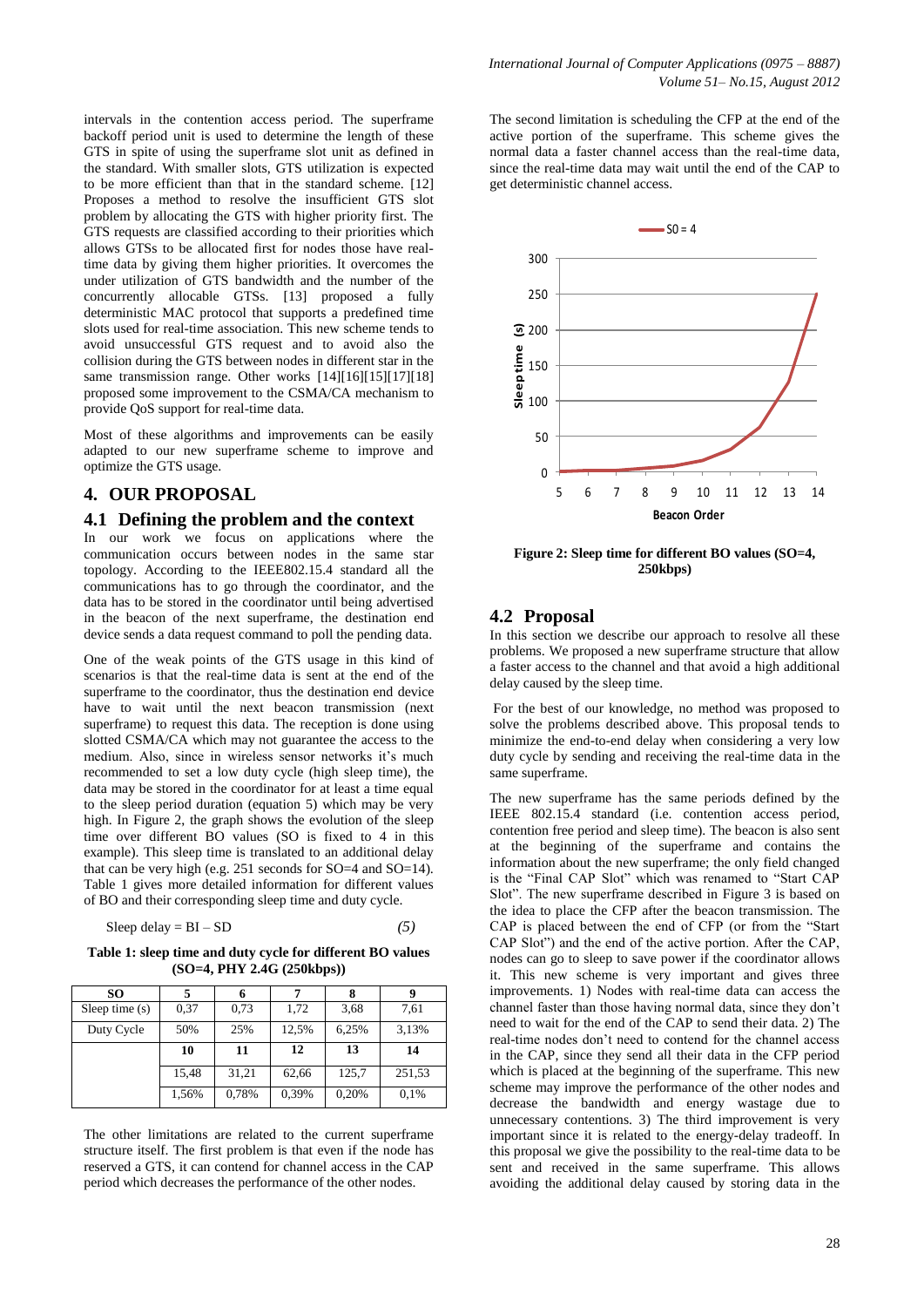coordinator during sleep time. For this reason we adopted the same enhanced superframe structure since the CFP is placed in the beginning of the active portion. After the CFP is finished, the coordinator send an advertisement to the network nodes concerning the new packets sent in the previous period. For this purpose we created a new packet labeled Pending Real-Time Packets Update 'PRTPA'. For this section, the coordinator uses the simple algorithm 1. Thereby the destination nodes will know about the real-time pending data and will send a data request command to the coordinator to poll this data in the CAP of same superframe. The packet exchange timing is described i[n Figure 4](#page-3-1)



**Figure 3 : Enhanced superframe structure**

<span id="page-3-0"></span>For the sending end device, the operation is quite the same as the standard, since the end device with critical data will send its packets during its GTS as described in the standard, the only difference is that the CFP is placed after the beacon transmission.

#### *ALGORITHM 1:*

- Sending the beacon at the beginning of the superframe

(including the pending data)

- Exchanging real-time data in the CFP period.

- If the coordinator has received real-time data

Send "PRTPA" packet.

- Else

Send empty "PRTPA" packet to trigger the start of the CAP.

#### *ALGORITHM 2:*

- If "PRTPA" packet has pending data

- If "PRTPA" packet advertise node address

The end device uses a normal Backoff.

- Else

The end device uses a higher Backoff

- Else

Start CSMA/CA as described in the IEEE 802.15.4 standard

The end devices will wait for the PRTPU 'Pending Real-Time Packets Update' packet to start the CAP. When received, the end devices use the algorithm 2. All nodes that have pending data including real-time data are going to be polled in this period. This new scheme gives the opportunity to the realtime data to be transmitted and received in the same superframe. However, since only CSMA/CA is used in the CAP period, there is no guarantee that the packet will be transmitted in the same superframe. In this regard we proposed to use differentiate between different pending data type using different backoff exponent 'BE' ( $BE_{\text{Real-time}}$  is less than  $BE<sub>Other</sub>$ ). This is easily managed since all nodes will receive the Beacon and RTPU and will know the pending data type (normal packets pending list is sent in the beacon and the critical data packets are sent in the RTPU packet); Each node that has pending real-time data will use a normal backoff to send a data request MAC command. Otherwise they will use a longer backoff exponent. If there is no real-time data (i.e. empty "PRTPA" packet sent), all nodes will use the standard backoff.



<span id="page-3-1"></span>**Figure 4 : Message sequence chart describing the packet exchange timing**

#### **5. Performance evaluation**

The performance evaluation is based on the WPAN 'Wireless Personal Area Network' model [\[18\]](#page-6-11) included in NS-2 simulator [\[19\]](#page-6-12) (version 2.34). This model is good and was used in several papers to evaluate either the performance the IEEE 802.15.5 standard or the performance of their own proposed improvements. One of the limitations of this model is that it doesn't support the GTS mechanism. Accordingly, part of our work was to complete the WPAN model by the implementation of the GTS mechanism. Then our approach was implemented and compared to the IEEE 802.15.4 MAC standard.

The simulations make the following assumptions. The IEEE802.15.4 MAC layer operates in beacon enabled mode and all packets require MAC layer acknowledgement. The physical layer provides 250 kbps and operates on 2.4 GHz band. The network topology used in the simulation is a star topology. The traffic load is varied by changing the number of simulation nodes. The scenarios contain the PAN coordinator which is placed in the center of the star network to reach all the network nodes and a variable number of nodes randomly distributed in a 15m radius circle. No routing protocol is used since we only use star topologies and we aim to evaluate our approach without any influence of the upper layers. In our simulation we disabled ARP (Address Resolution Protocol)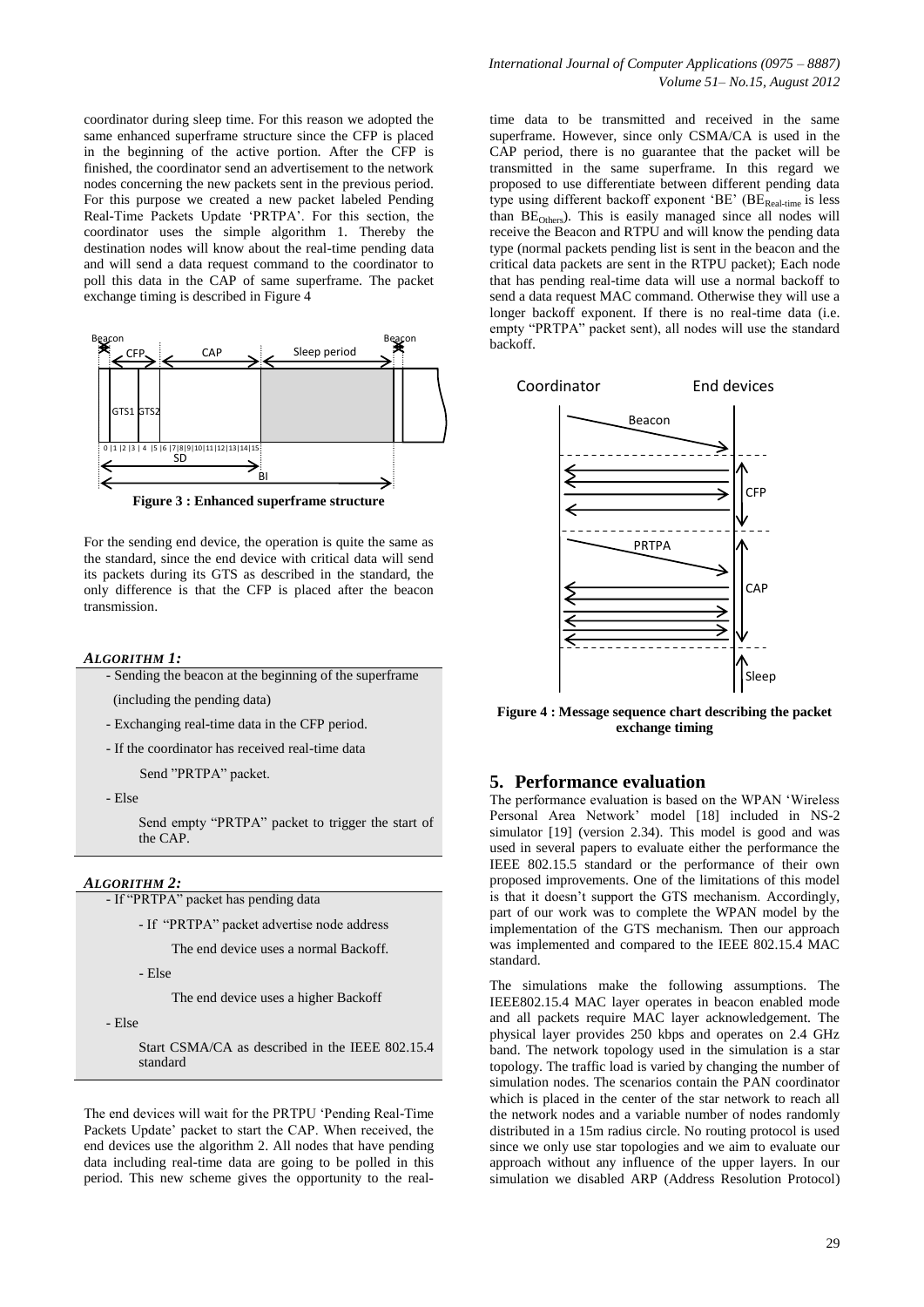since it's not needed in ZigBee networks. The application layer uses UDP packets with data rate of one packet each BI (Beacon Interval) since in real word, the BO may be chosen depending on the sensing frequency. The Tables 2 summarizes different simulation parameters for different scenarios. [Figure 5](#page-4-0) shows an example of 51 nodes topology.

We run multiple simulations for a  $SO = 4$  and  $SO = 5$  and different BO values (4, 5, 6, 7, 8, 9 and 10). Our approach is compared to the GTS mechanism of the IEEE 802.15.4 MAC standard.

The network performance metrics used in this study are latency and BO (duty cycle). The latency is purely caused by medium access delay which is represented by the time when the packet is stored in MAC layer queue before transmission. The propagation delay is neglected and there is no latency caused by the upper layer (mainly network layer) since it's not used.

**Tableau 2 : summary of the simulations parameters**

| <b>Parameters</b>     | <b>Value</b>                |
|-----------------------|-----------------------------|
| Number of end devices | 10, 20, 30, 40, 50, 60, 70, |
|                       | 80                          |
| Topology              | Star                        |
| Packet size           | 50 bytes                    |
| Simulation time       | 2000 seconds                |
| Transmission range    | 15m                         |
| Transmission rate     | One packet every BI         |
| Routing protocol      | None                        |
| ARP                   | Deactivated                 |
| Number of scenarios   | More than 112               |
|                       |                             |



**Figure 5: Performance evaluation topology**

<span id="page-4-0"></span>These simulations results highlight many important points. First we notice that the end-to-end delay measured in all scenarios follow the same appearance showed in [Figure 2](#page-2-0) with higher delay since the reception is done using CSMA/CA algorithm. This illustrates exactly the problem described in section 4, which relate the end-to-end delay to the sleep time duration. Second, different result shows that our approach provides a better delay performance than the original GTS mechanism of the IEEE 802.15.4 standard.

In [Figure 6,](#page-4-1) the x axis shows the different values of the beacon order while the measured the end-to-end delay appears on the y axis. SO is being fixed to 5 and the network contains 20 end devices and one PAN coordinator. It may be seen clearly that our approach provides a lower end to end delay than the standard GTS mechanism for all BO values. This is exactly what was excepted since our approach provides the possibility to send and receive the real-time packets in the same superframe.



<span id="page-4-1"></span>**Figure 6: End-to-End delay vs. beacon order (21 nodes, SO=5)**

Our proposal gives also better performance as shown in [Figure 7](#page-4-2) with a different number of nodes (30 end devices and one PAN coordinator) and by changing the SO which in this case is equal to 4. The delay was increased because the reception is done using CSMA/CA which is heavily influenced by the node density. Our algorithm gives in this scenario also a lower end-to-end delay.



<span id="page-4-2"></span>**Figure 7: End-to-End delay vs. beacon order (31 nodes, SO=4)**

In [Figure 8](#page-5-0), the graph shows the influence of the duty cycle on the End-to-End for a higher number of nodes (50 end devices and one coordinator). We can easily see the influence of the duty cycle on the delay, our approach provide also a better performance for all duty cycles compared to the current GTS mechanism if the IEEE 802.15.4 standard.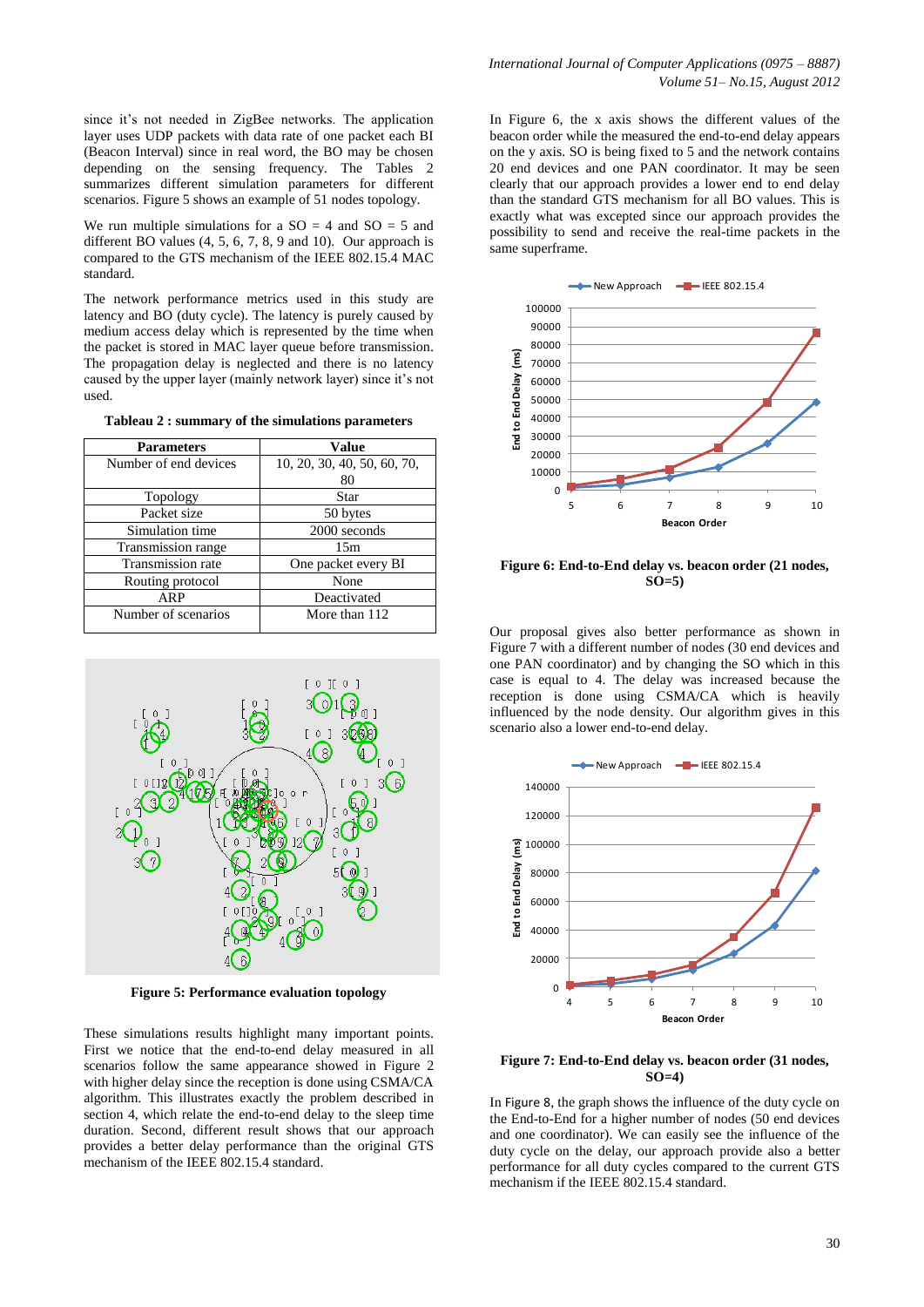

<span id="page-5-0"></span>**Figure 8: End-to-End delay vs. duty cycle (51 nodes)**

In [Figure 9](#page-5-1) we compared the end to end delay for different traffic loads (i.e. different numbers of nodes). This test is done for a duty cycle of  $1.56\%$  (BO = 10, SO = 4). The results show that our algorithm provides better performance than the IEEE 802.15.4 MAC layer among all these simulation scenarios and nodes densities

In figure 10, we summaries all the experiments we have done using the new approach by fixing SO to 4 and changing BO from 4 to 10 and by varying the number of network nodes from 10 to 80 nodes. The results showed that the end-to-end

delay may be influenced by the length of the sleep time and traffic load. This impact is logic since the reception is done using the CSMA/CA algorithm with a differentiation between real time data and normal data. However, if compared to the current GTS mechanism of the IEEE 802.15.4 standard, the delay is considerably reduced by our approach for different BO and nodes numbers as we proved in the previous results. These experimentations validate the improvements expected by our new superframe structure that allow sending and receiving real time data within the same superframe.



<span id="page-5-1"></span>**Figure 9: End-to-End delay for different network sizes**



**Figure 10: summary of all the scenarios for SO = 4 for the new proposed approach**